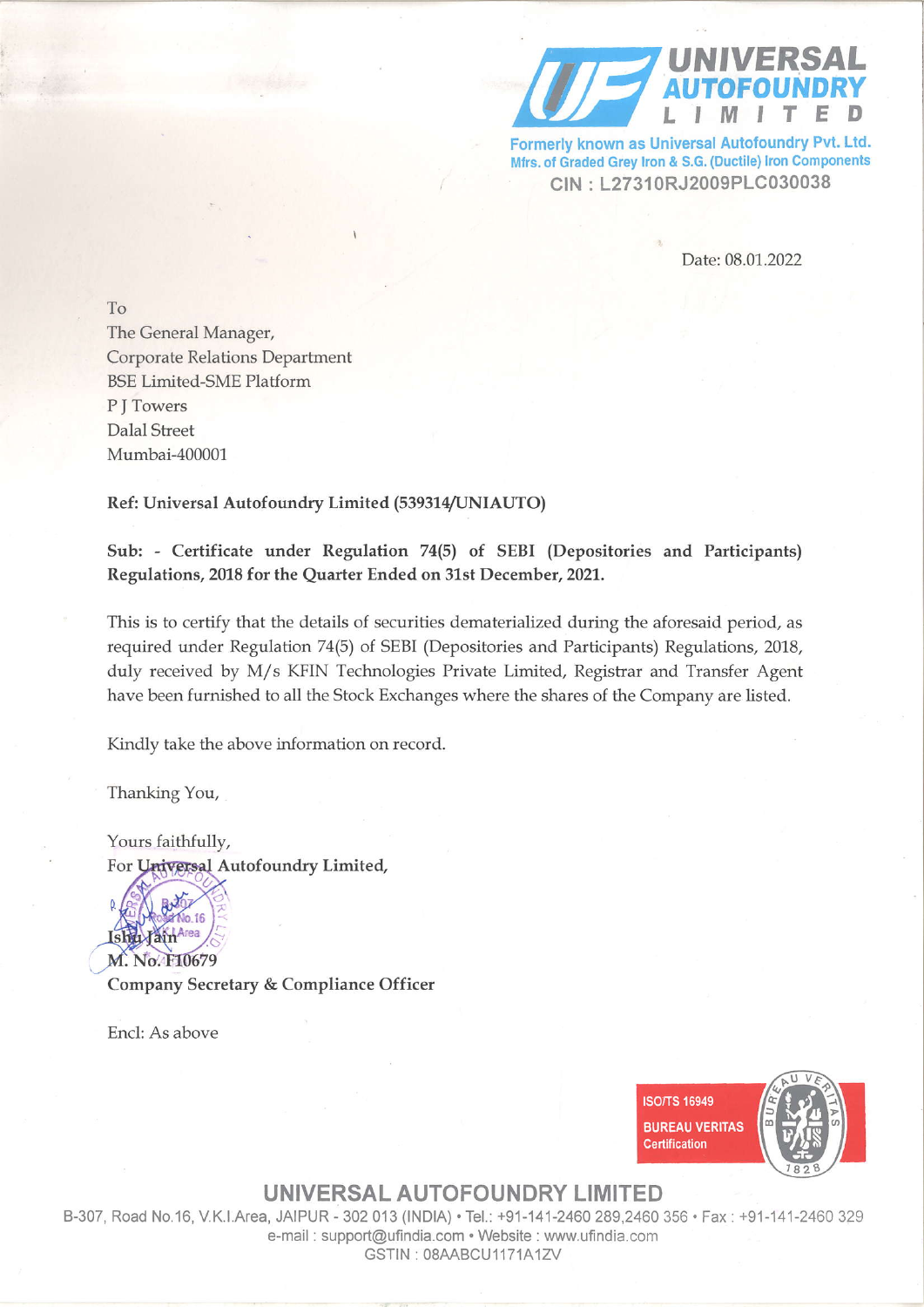

**KFIN/MRVS/NSDL/74(5) E/1 Date: 05/01/2022**

**NATIONAL SECURITIES DEPOSITORY LIMITED TRADE WORLD 4TH FLOOR KAMALA MILLS COMPOUND SENAPATI BAPAT MARG LOWER PAREL MUMBAI - 400 013**

**Dear Sir(s), Sub: Certificate under Regulation 74(5) for the quarter ended December 31, 2021**

**We as Registrars, Share Transfer and Depository Services agents of the UNIVERSAL AUTOFOUNDRY LIMITED, certify that the details of securities dematerialized/rematerialized during the aforesaid period, as required under Regulation 74(5) of SEBI (Depositories and participants) Regulations 2018 have been furnished to all the Stock Exchanges where the shares of the company are listed.** 

**Thanking you,**

**Yours faithfully, For KFIN TECHNOLOGIES PRIVATE LIMITED**

K. Ray

**Raj Kumar Kale Asst. General Manager**

**CC TO:**

**THE COMPANY SECRETARY UNIVERSAL AUTOFOUNDRY LIMITED B-307,ROAD NO.16 V.K.I AREA JAIPUR RAJASTAN 302013**

**KFin Technologies Private Limited** 

(Formerly known as "Karvy Fintech Private Limited") **Registered & Corporate Office** 

Selenium Building, Tower-B, Plot No- 31 & 32, Financial District, Nanakramguda, Serilingampally, Hyderabad, Rangareddi, Telangana, India, 500032. Ph: +91 40 6716 2222, 7961 1000 | https://www.kfintech.com | CIN : U72400TG2017PTC117649